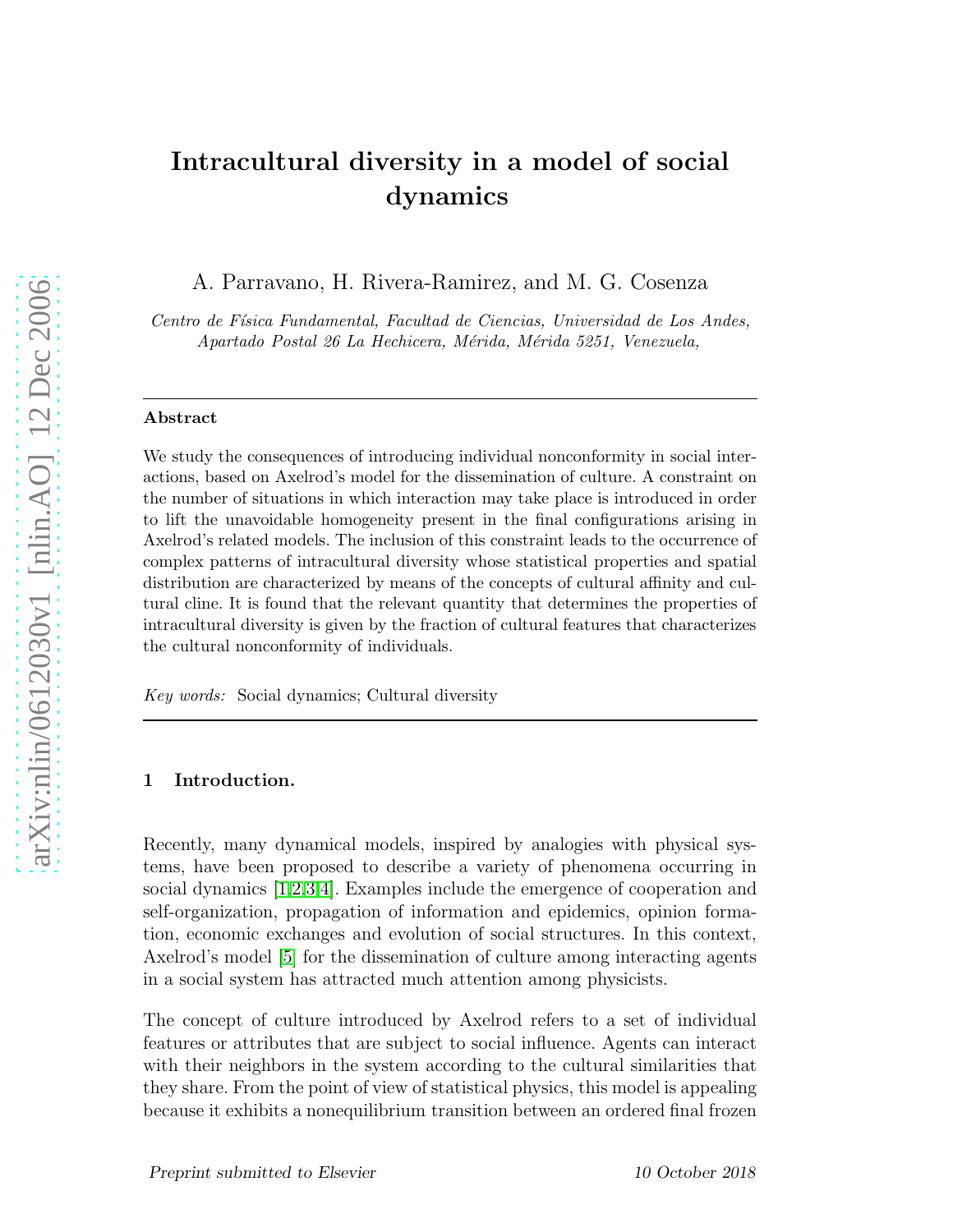state (a global homogeneous culture) and a disordered (culturally fragmented) one [\[6](#page-6-5)[,7](#page-6-6)[,8,](#page-6-7)[9\]](#page-6-8). Several extensions of this model have recently been investigated. For example, cultural drift has been modeled as noise acting on the frozen disordered configurations [\[10\]](#page-6-9). The effects of mass media has been considered as external [\[11\]](#page-6-10) or autonomous [\[12,](#page-6-11)[13\]](#page-6-12) influences acting on the system. The role of the topology of the social network of interactions have also been addressed [\[8](#page-6-7)[,14](#page-6-13)[,15\]](#page-6-14). Other extensions include the consideration of quantitative instead of qualitative values for the cultural traits [\[16\]](#page-6-15). These studies have revealed that Axelrod's model is robust in the sense that its main properties persists in all those cases. In particular, the final frozen states invariably consist of one or more homogeneous cultural groups.

In this paper, we introduce a constraint on the number of situations in which interaction may take place, in order to lift the unavoidable homogeneity in the final states of the above models. Our model is motivated by the idea that generally individuals tend to maintain a minimum degree of identity by keeping some cultural features different from those of their neighbors. This restriction naturally leads to the persistence of complex patterns of diversity in the cultural groups present in the final state of the system.

The model is explained in Section 2. In Section 3, the results of numerical simulations are presented, showing the patterns of diversity in the final frozen states. The statistical properties that characterize intracultural diversity are calculated in Section 4. Conclusions are presented in Section 5.

# 2 Axelrod's model with intracultural diversity.

Axelrod's model [\[5\]](#page-6-4) considers a square lattice network of  $N = L^2$  elements with open boundaries and nearest neighbor interactions. The state of element i is given by a cultural vector of  $F$  components (cultural features)  $(s_{i1}, s_{i2}, \dots, s_{iF})$ . Each component  $s_{if}$  can adopt any of q integer values (cultural traits) in the set  $\{1, \ldots, q\}$ . Starting from a random initial state the network evolves at each time step following these simple rules: i) An element i and one of its four neighbors j is selected at random. ii) If the overlap, defined as  $\omega(i,j) = \sum_{f=1}^{F} \delta_{s_{if},s_{jf}},$  (number of shared features) is in the range  $0 < \omega(i, j) < F$ , the pair  $(i, j)$  is said to be active with a probability of interaction equal to  $\omega(i, j)/F$ . iii) In case of interaction, one of the unshared features k is selected at random and element i adopts the trait  $s_{ik}$ , thus decreasing in one unit the overlap of the pair  $(i, j)$ .

In any finite network the dynamics settles into a frozen state, characterized by either  $\omega(i, j) = 0$  or  $\omega(i, j) = F$ ,  $\forall i, j$ . Homogeneous or monocultural states correspond to  $\omega(i, j) = F$ ,  $\forall i, j$ , and obviously there are  $q^F$  possible configu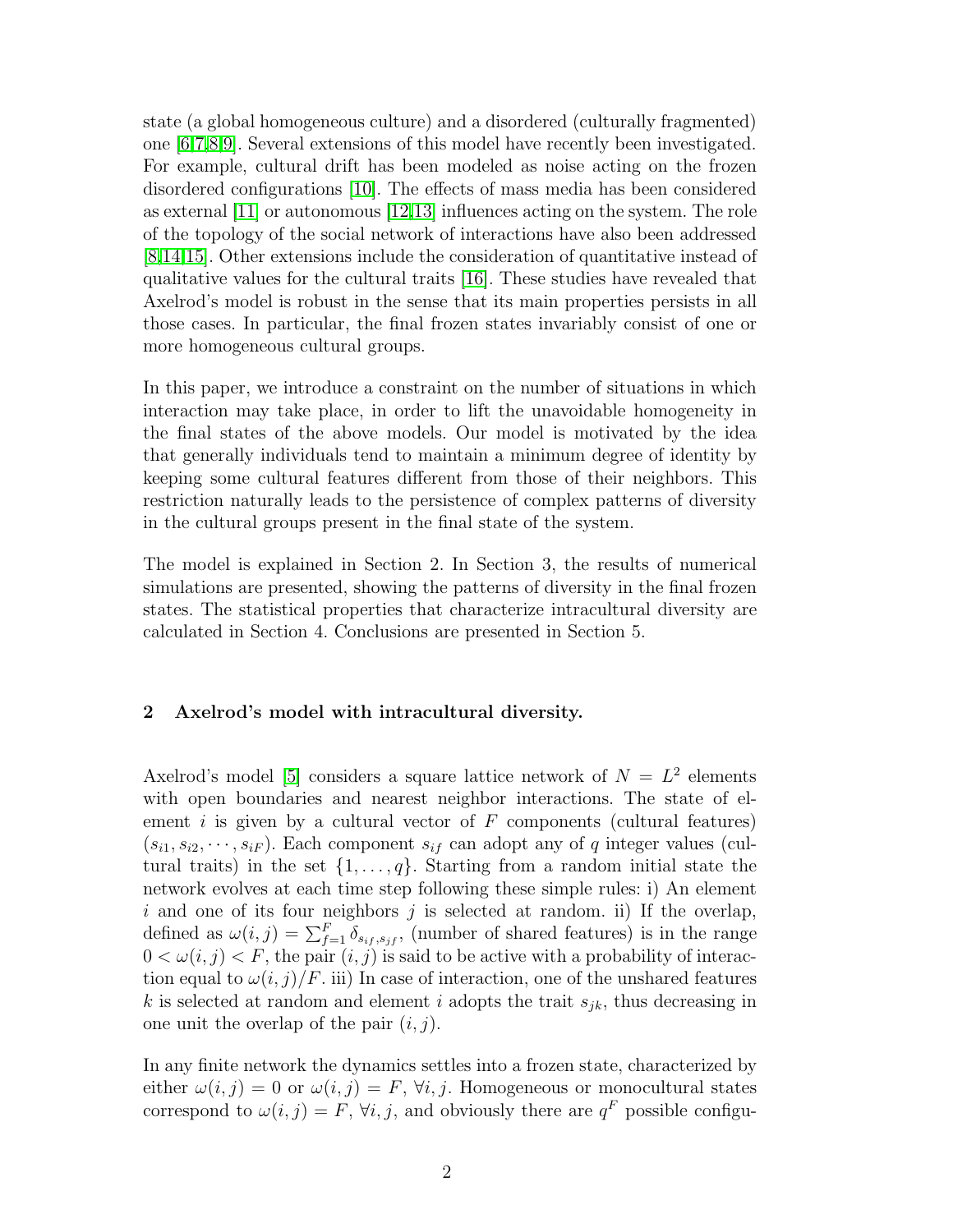rations of this state. Inhomogeneous or multicultural states consist of two or more homogeneous domains interconnected by elements with zero overlap. A domain, or a cultural region, is a set of contiguous sites with identical cultural traits. Castellano et al. [\[6\]](#page-6-5) demonstrated that the final states of the system experience a transition from ordered states (homogeneous culture) for  $q < q_c$ to disordered states (cultural fragmented) for  $q > q_c$ , where  $q_c$  is a critical value that depends on F.

In order to allow for diversity we introduce a parameter  $F_d$  such that a pair  $(i, j)$  is considered active if the overlap is in the range  $0 < \omega(i, j) < F - F_d$ , with  $0 < F_d < F$ . There is no restriction on which of the  $F_d$  features cannot be exchanged by an active pair. The case  $F_d = 0$  recovers the original Axelrod's model, whereas  $F_d = F$  results in frozen configurations for all possible initial configurations. The number of possible frozen states is the number of configurations in which neighbors cannot longer interact; thus increasing  $F<sub>d</sub>$  results in an increase of this number. The parameter  $F_d$  reduces the number of situations in which interactions may take place. In the context of social dynamics, the ratio  $F_d/F$  can be seen as a measure of individual nonconformity.

A cultural region is a set of contiguous sites that possess the same cultural vector, whereas a cultural zone is defined as a set of contiguous sites that share one or more cultural traits; elements in a cultural zone are said to have a "compatible" culture [\[5\]](#page-6-4). Cultural zones appear as transient states in the original Axelrod's model, but in the final state only cultural regions are present. When  $F_d > 0$ , cultural zones will usually be present in the final state because then contiguous sites have an overlap  $\omega(i, j) \geq F - F_d$ . The model can be modified by fixing in advance a subset of features that the elements of a cultural zone must share in the final state.

#### 3 Numerical Results

As an example of the effects resulting from the inclusion of the parameter  $F_d$  in Axelrod's model, we shall consider a system of size  $N = 20 \times 20$  with  $F = 11$ , and  $q = 10$ , starting from random initial conditions. For  $F<sub>d</sub> = 0$ , the system converges to a homogeneous state, i.e., a single cultural region, since  $q \ll q_c \sim 60$ . For  $F_d = 1$  the final state consists of a single cultural zone possessing few surviving traits. We denote by  $K_f(s)$  the number of times that the trait value s appears in the fth feature of the cultural vectors in the system. That is,  $K_f(s) = \sum_{i=1}^{N} \delta_{s_i,s}$ . For a particular realization in a system of size  $N = 20 \times 20$ , Table 1 shows  $K_f(s)$  for the final state. The first row in Table 1 shows that  $K_1(1) = N$  and for the remaining traits  $K_{f=1}(s \neq 1) = 0$ ; that is, all the 400 cultural vectors have reached the value 1 in their first feature. Note that all 400 elements also share the traits associated to features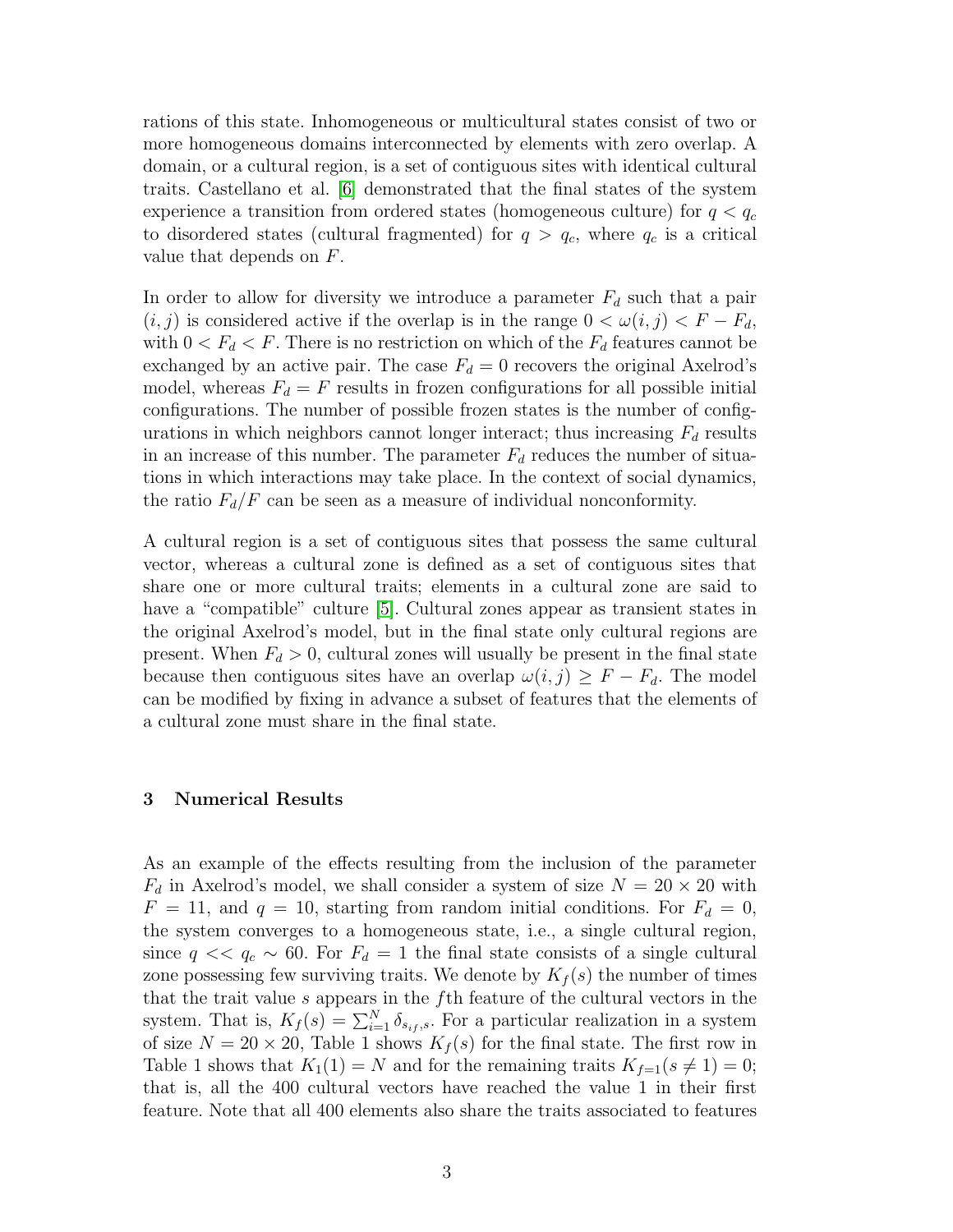$f = 6, 9$ , and 10. In features  $f = 3, 4, 7, 8$ , and 11 only 2 different values of traits survive; while in features  $f = 2$  and 5 there appear 3 different values of traits. The fraction of trait values that disappear during the evolution towards the final state of the system is  $\sum_{f,s} \delta_{K_f(s),0}/(f \times (q+1))$ . Therefore, for the realization in Table 1, about 82% of all the trait values existing in the cultural vectors at the beginning have disappeared in the final state of the system.

In the final state there are 47 different cultural vectors in the system. Unexpectedly, the abundance of these vectors follows a nonuniform distribution. Table 2 shows the distribution of the 15 most abundant cultural vectors in the final state. These vectors are ranked according to their abundance. The abundance of the vector of rank R is denoted by  $N_R$  and it is also indicated in Table 2. We define the fraction of elements having the cultural vector with rank R as  $C_R = N_R/N$ . Note that about half of the elements in the final state share its cultural vector among the seven most common vectors.

Figure 1 shows the pattern of the final state of the system. The labels indicate the rank of the cultural vector corresponding to each site. Contiguous sites having identical cultural vectors are joined by lines. Elements with identical cultural vectors tend to form domains, in spite that neighbors with overlap  $F-1$  do not interact.

The number of surviving traits monotonically decreases during the evolution of the system toward its final state. When  $F_d = 0$  the number of surviving traits in the final state is F if  $q < q_c$  (all elements are identical and therefore there is one trait per feature). As shown above, for  $F_d > 0$  the number of surviving traits in the final state is greater than  $F$  but much smaller than its maximum possible value of  $F \times q$ . On the other hand, the size of the largest domain is equal to N for  $F_d = 0$  and  $q < q_c$ , while for  $F_d > 0$  the largest group involves only a fraction of the elements in the system. Figure 2 shows the evolution of both, the number of surviving traits and the fraction of elements having the most abundant cultural vector,  $C_1 = N_1/N$ , in a system of size  $N = 120 \times 120$ , for  $F_d = 0$  and  $F_d = 1$ .

# 4 Statistical properties

Figure 3 shows the average fraction of elements with the most abundant vector  $\langle C_1 \rangle$  as a function of q, for several values of the parameter  $F_d$  in a system of size  $N = 40 \times 40$  and  $F = 11$ . For  $F_d = 0$ , there exist a critical value  $q_c$  at which the order parameter  $\langle C_1 \rangle$  exhibits an abrupt transition from a homogeneous, monocultural state, characterized by  $\langle C_1 \rangle = 1$ , to a disordered, multicultural state, where  $\langle C_1 \rangle \ll 1$  [\[6\]](#page-6-5). The value  $q_c$  is not very sensitive to the variation of the parameter  $F_d$ . For  $F_d > 0$  and  $q < q_c$ , the value of  $\langle C_1 \rangle$  is less than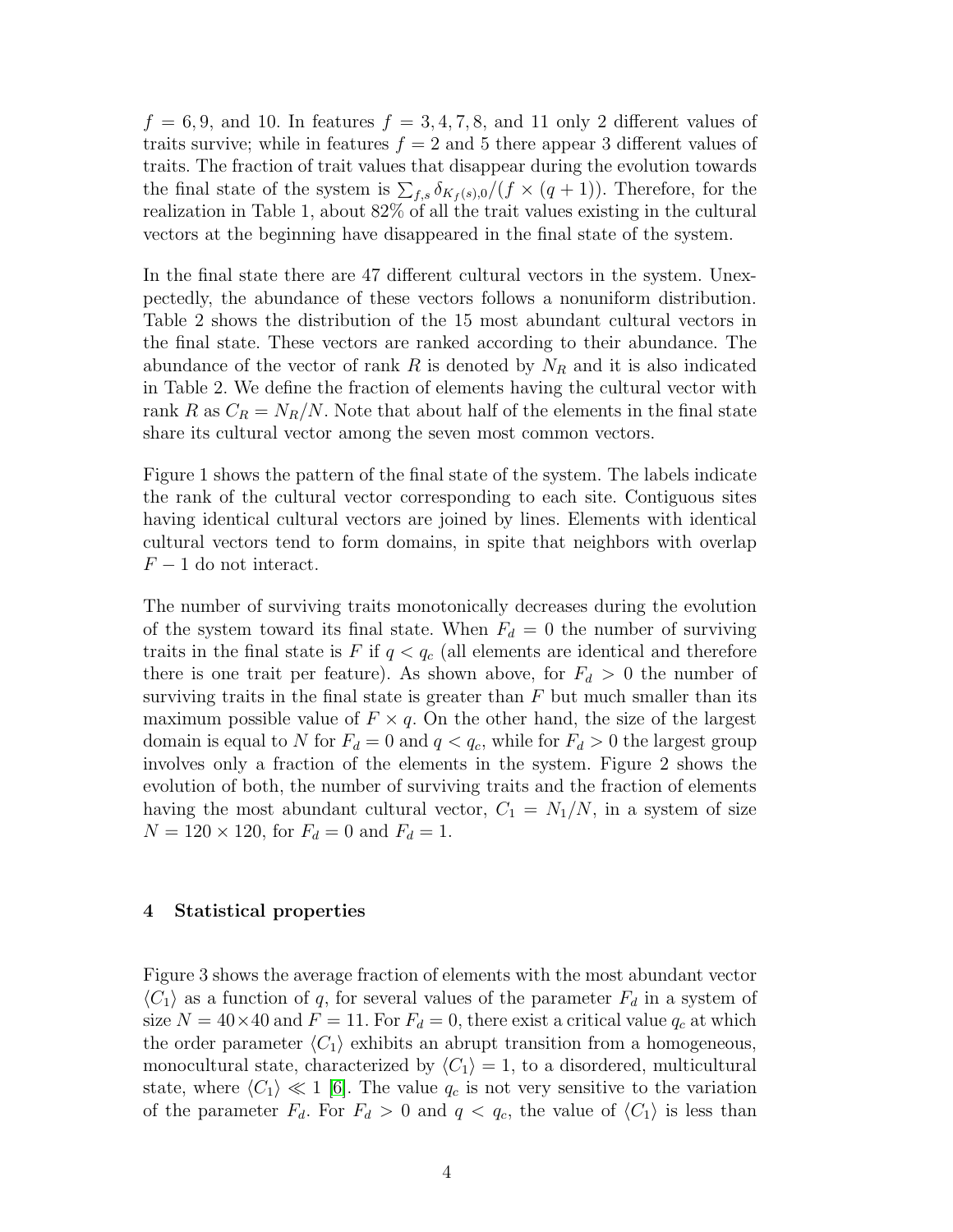1, indicating the presence of intracultural diversity in the single surviving cultural zone (there are no neighbors with zero overlap).

Figure 4 shows the average fraction of cultural vectors  $\langle C_R \rangle$  by rank R, for different system sizes. Each curve is the average over 50 realizations of initial conditions. For the parameter values used in Fig. 4  $(q \ll q_c)$  there is a single cultural zone in the final state but several cultural vectors survive having a distribution that depends on the system size. The dispersion on each curve is larger for low and for high values of R than for intermediate values of the rank. The dispersion for low values of  $R$  reflects the competition between the more abundant vectors during the evolution towards the frozen state. On the other hand, the dispersion for large values of  $R$  is mostly due to the fluctuations on the total number of different vectors present in the final state.

The frozen patterns in a cultural zone are complex, as shown in Figure 1. The cultural diversity can be characterized in terms of the distribution of the cultural affinity between any two elements  $i$  and  $j$  in the system, defined as  $A(i, j) = \omega(i, j)/F$ . Figure 5 shows the average distribution of the cultural affinities  $A(i, j)$  of all pairs of elements in the system, averaged over 10 realizations. The three curves on each panel in Fig. 5 correspond to three different values of q. In the case that  $F_d = 0$ , the distribution for  $q < q_c$  consists of a single peak at the value  $A(i, j) = 1$ , corresponding a homogeneous state, while for  $q > q_c$  a second peak appears at  $A(i, j) = 0$ , reflecting the presence of multiple domains. As shown in Fig. 5, for  $F_d > 0$  intracultural diversity is manifested as a wide spectrum of cultural affinities present in the system. As  $F_d$  increases, the distribution of cultural affinities shifts towards  $A(i, j) = 0$ , reflecting the increase of intracultural diversity within the cultural zones.

The spatial distribution of cultural diversity can be characterized by the average shell affinity  $S(r)$  defined as

$$
S(r) = \frac{1}{N \times n(r)} \sum_{i=1}^{N} \sum_{j \in \rho(i,r)} A(i,j),
$$
 (1)

where  $\rho(i, r)$  is the set of elements in a square shell of radius r centered in element i (the unit of distance is one site), and  $n(r)$  is the number of elements on this shell.

Figure 6 shows  $S(r)$  for several values of  $F<sub>d</sub>$ . The average shell affinity  $S(r)$  is well fitted by the relation

$$
S(r) \simeq S(1) - \alpha \log r. \tag{2}
$$

We find the scaling  $S(1) \simeq 1 - F_d/F$  and  $\alpha \simeq 1.43F_d/F$  for a wide range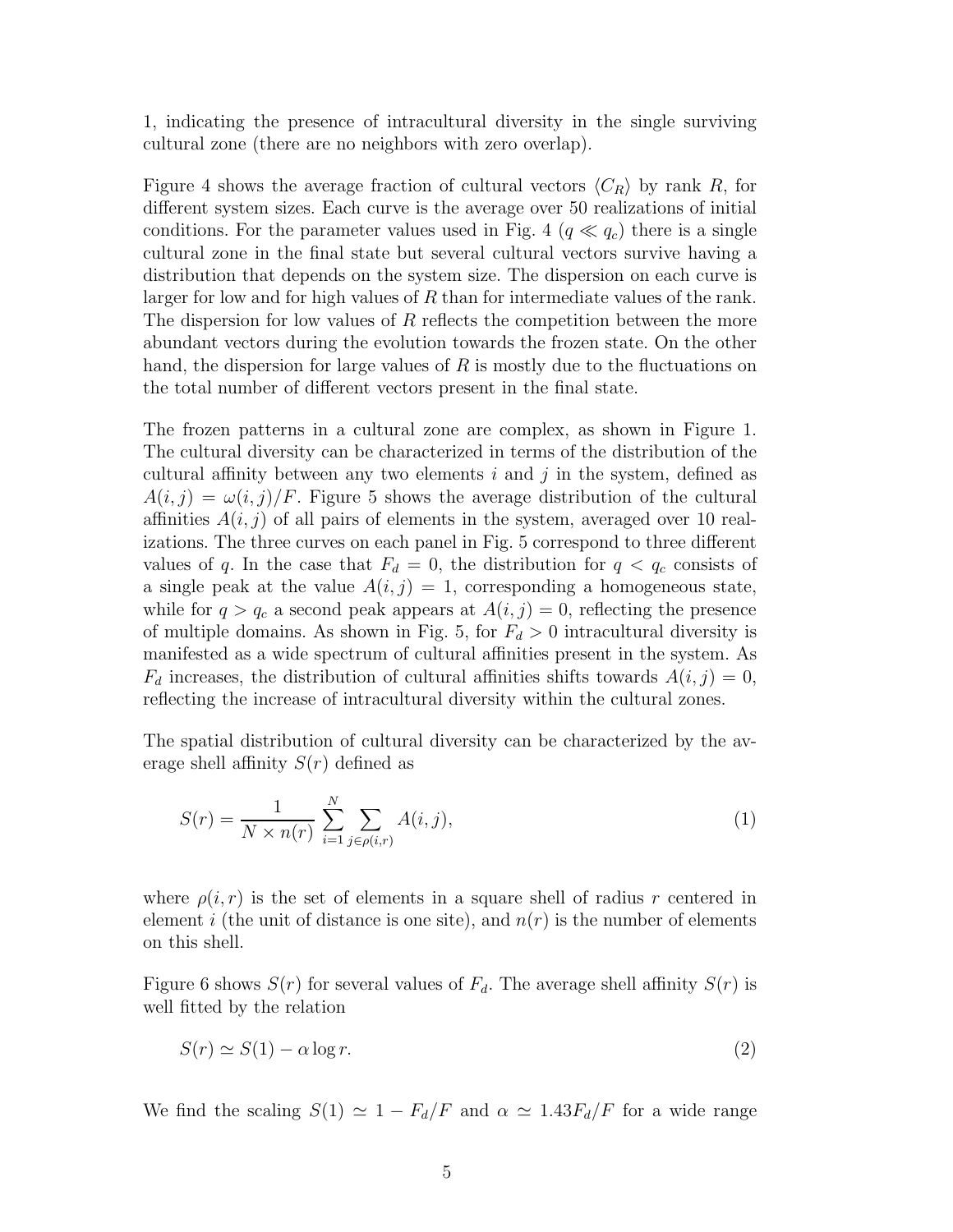of values of F,  $F_d$  and  $q < q_c$ . The slope  $\alpha = -\frac{dS(r)}{d\log(r)}$  $\frac{dS(r)}{d\log(r)}$  characterizes the gradient of intracultural diversity or *cultural cline*. Extrapolation of equation (2) to  $S(r_0) = 0$  allows for a definition of a characteristic distance  $r_0 = \exp\left[0.7(\frac{F}{F_d}-1)\right]$  between two elements that have zero overlap; a concept that can be applied to the study of the spatial distribution of related cultures. These results suggest that the relevant quantity for the description of intracultural diversity is the ratio  $F_d/F$ .

# 5 Conclusions

In order to allow for individual nonconformity in the Axelrod's model for cultural dissemination, we have introduced a parameter  $F_d$  that reduces the maximum number of shared features for interaction. The inclusion of this parameter maintains the main features of the Axelrod's model, corresponding to  $F_d = 0$ . In particular, there is a nonequilibrium transition from a single cultural zone to a multicultural state at about the same critical value  $q_c$  at which the Axelrod's model exhibits a transition from a homogeneous, monocultural region, to a multicultural state. However, the addition of parameter  $F_d$  set the stage for the occurrence of complex patterns of intracultural diversity in cultural zones. The intracultural diversity associated to the constraint  $F_d > 0$  is manifested in the appearance of a distribution of the abundance of cultural vectors by rank inside cultural zones. We found that this distribution is sensitive to the size of the zone, as shown in Figure 4.

We have introduced the concept of cultural affinity between any two elements in order to characterize intracultural diversity in the system. The cultural affinity among all the elements in the system for  $F_d > 0$  shows a wide distribution in contrast to the case  $F_d = 0$  where the cultural affinity can only take the values 1 when  $q < q_c$ , or 1 and 0 when  $q > q_c$ .

The cultural affinity between elements separated by a given distance  $S(r)$  has led us to the concept of cultural cline defined as  $\alpha = -\frac{dS(r)}{d\log(r)}$  $\frac{dS(r)}{d\log(r)}$ . We found that  $S(r)$  depends only on the ratio  $F_d/F$  since it is well fitted by the relation  $S(r) \simeq 1 - F_d/F - 1.43F_d/F \log r$  for a wide range of values of F,  $F_d$  and  $q < q_c$ .

The model presented here may be useful to describe the emergence of cultural gradients such as dialects, gastronomic customs, etc, in geographical areas. In the biological context, this model can also be adapted to the study of phenotype clines. For instance, it have been proposed that the evolution of female mating preferences can greatly amplify large-scale geographic variation in male secondary sexual characters and produce widespread reproductive isolation with no geographic discontinuity [\[17\]](#page-6-16).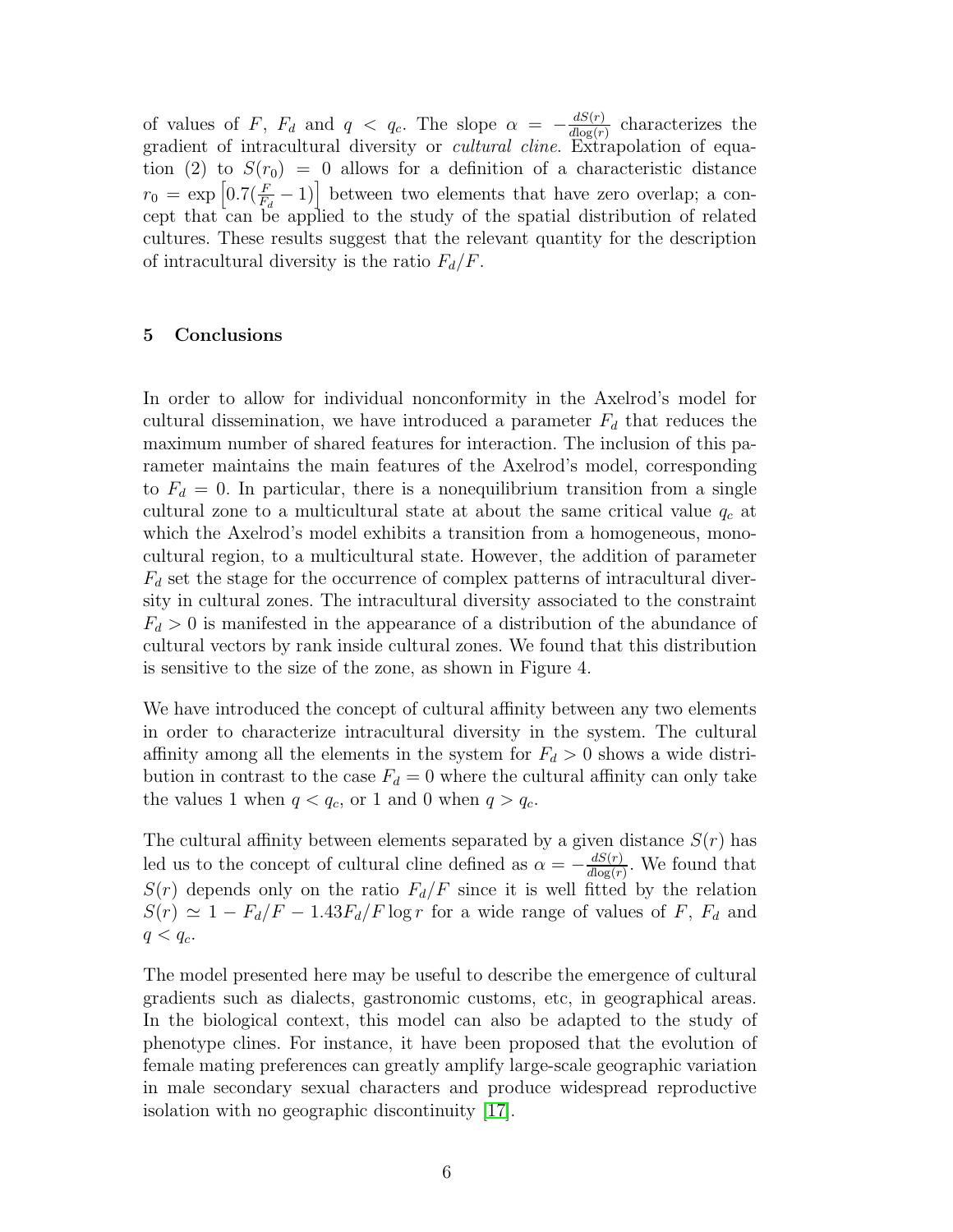### Acknowledgments

This work was supported by Consejo de Desarrollo Científico, Humanístico y Tecnológico of the Universidad de Los Andes, Mérida, under grant No. C-1275-05-05-B and by FONACIT, Venezuela, under grant No. F-2002000426. M.G.C. thanks the Condensed Matter and Statistical Physics Section of the Abdus Salam International Centre for Theoretical Physics for support and hospitality while part of this work was carried out.

# References

- <span id="page-6-1"></span><span id="page-6-0"></span>[1] W. Weidlich, Phys. Rep. 204 (1991) 1.
- [2] S. M. de Oliveira, P. M. C. de Oliveira, and D. Stauffer, Nontraditional Applications of Computational Statistical Physics (B. G. Teubner, Stuttgart, 1999).
- <span id="page-6-3"></span><span id="page-6-2"></span>[3] P.W. Anderson, K. Arrow, and D. Pines, The Economy as an Evolving Complex System (Addison-Wesley, Redwood, 1998).
- <span id="page-6-4"></span>[4] M. San Miguel, V. Eguiluz, R. Toral, and K. Klemm, Computing in Science and Engineering 7 (2005) 67.
- <span id="page-6-5"></span>[5] R. Axelrod, J. Conflict Res. 41 (1997) 203.
- <span id="page-6-6"></span>[6] C. Castellano, M. Marsili, A Vespignani, Phys. Rev. Lett. 85 (2000) 3536.
- <span id="page-6-7"></span>[7] D. Vilone, A. Vespignani, and C. Castellano, Eur. Phys. J. B 30 (2002) 299.
- <span id="page-6-8"></span>[8] K. Klemm, V. M. Eguiluz, R. Toral, and M. San Miguel, Phys. Rev. E 67 (2003) 026120.
- <span id="page-6-9"></span>[9] K. Klemm, V. Eguiluz, R. Toral, M. San Miguel, Physica A, 327 (2003) 1.
- <span id="page-6-10"></span>[10] K. Klemm, V. M. Eguiluz, R. Toral, and M. San Miguel, Phys. Rev. E 67 (2003)  $045101(R)$ .
- <span id="page-6-11"></span>[11] J. C. González-Avella, M. G. Cosenza, and K. Tucci, Phys. Rev. E **72** (2005)  $065102(R)$ .
- <span id="page-6-12"></span>[12] Y. Shibanai, S. Yasuno, and I. Ishiguro, J. Conflict Res. 45 (2001) 80.
- [13] J. C. Gonz´alez-Avella, V. M. Egu´ıluz, M. G. Cosenza, K. Klemm, J.L. Herrera and M. San Miguel, Phys. Rev. E 73 (2006) 046119.
- <span id="page-6-14"></span><span id="page-6-13"></span>[14] J. Greig, J. of Conflict Resolution 46 (2002) 225.
- <span id="page-6-15"></span>[15] M. N. Kuperman, Phys. Rev. E 73 (2006) 046139.
- <span id="page-6-16"></span>[16] A. Flache and M. Macy, Los Alamos Arxiv [physics/0604201](http://arxiv.org/abs/physics/0604201) (2006).
- [17] R. Lande, Evolution 36 (1982) 213.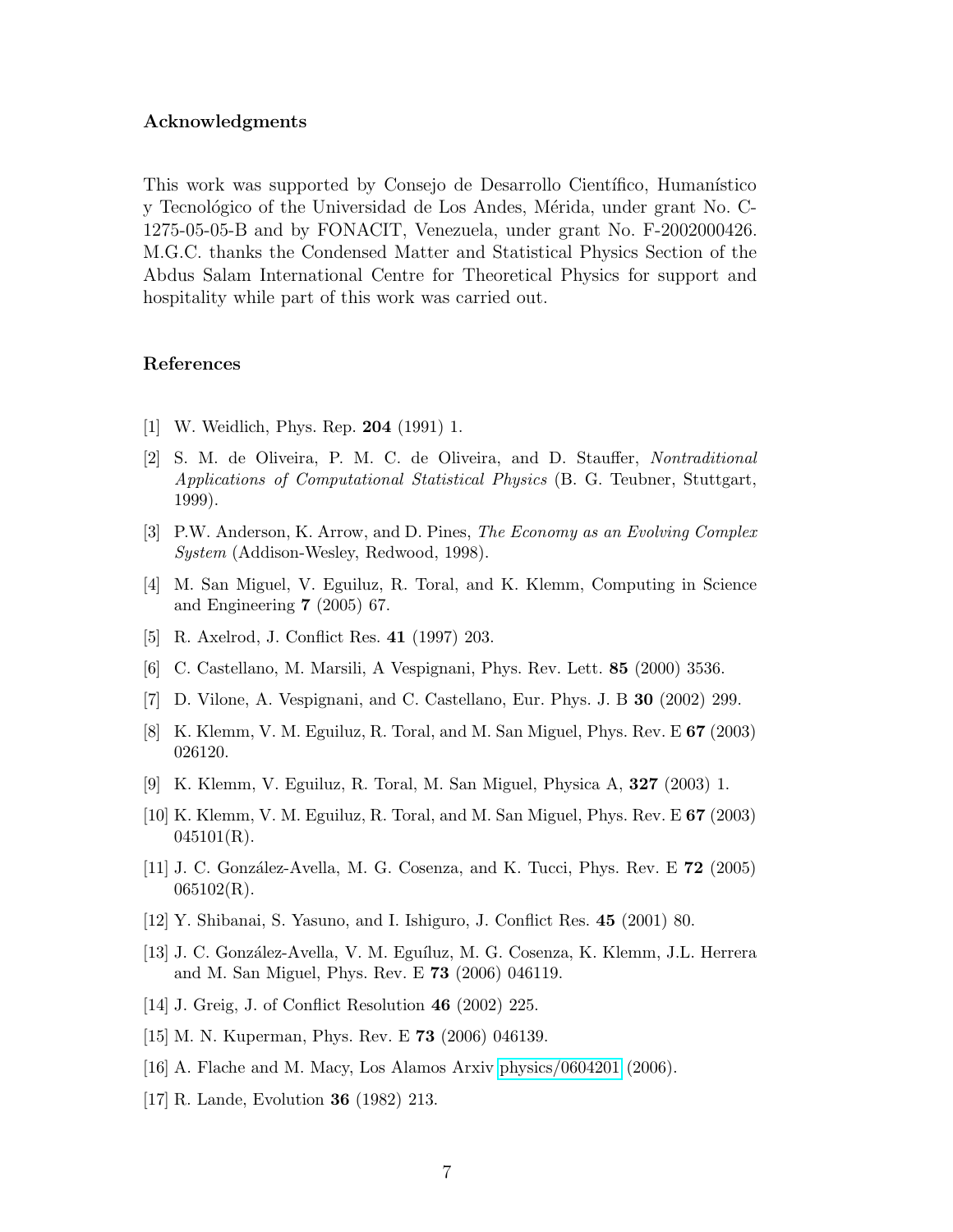|                |                  | $\cdot$ $\cdot$  |                  |                  |                  |                  |                  |                  |                  |                |  |
|----------------|------------------|------------------|------------------|------------------|------------------|------------------|------------------|------------------|------------------|----------------|--|
|                | Trait $(s)$      |                  |                  |                  |                  |                  |                  |                  |                  |                |  |
|                | $\theta$         | $\mathbf{1}$     | $\overline{2}$   | 3                | $\overline{4}$   | $\overline{5}$   | 6                | $\overline{7}$   | 8                | 9              |  |
| Feature $(f)$  |                  |                  |                  |                  |                  |                  |                  |                  |                  |                |  |
| $\mathbf{1}$   | $\boldsymbol{0}$ | 400              | $\boldsymbol{0}$ | $\boldsymbol{0}$ | $\overline{0}$   | $\boldsymbol{0}$ | $\boldsymbol{0}$ | $\overline{0}$   | $\theta$         | $\overline{0}$ |  |
| $\overline{2}$ | $\overline{0}$   | $280\,$          | 63               | $57\,$           | $\boldsymbol{0}$ | $\boldsymbol{0}$ | $\boldsymbol{0}$ | $\overline{0}$   | $\boldsymbol{0}$ | $\overline{0}$ |  |
| 3              | $\overline{0}$   | $\boldsymbol{0}$ | $\boldsymbol{0}$ | $\boldsymbol{0}$ | $\overline{0}$   | 361              | $\overline{0}$   | $39\,$           | $\theta$         | $\theta$       |  |
| $\overline{4}$ | $\overline{0}$   | $\theta$         | $225\,$          | $\boldsymbol{0}$ | $\overline{0}$   | 175              | $\overline{0}$   | $\overline{0}$   | $\overline{0}$   | $\overline{0}$ |  |
| $\overline{5}$ | 49               | $\boldsymbol{0}$ | $\boldsymbol{0}$ | $\boldsymbol{0}$ | 36               | $\boldsymbol{0}$ | $\overline{0}$   | $\overline{0}$   | $315\,$          | $\overline{0}$ |  |
| $\,6$          | $\theta$         | $\boldsymbol{0}$ | $\boldsymbol{0}$ | 400              | $\boldsymbol{0}$ | $\overline{0}$   | $\overline{0}$   | $\overline{0}$   | $\theta$         | $\overline{0}$ |  |
| $\overline{7}$ | 292              | 108              | $\boldsymbol{0}$ | $\boldsymbol{0}$ | $\boldsymbol{0}$ | $\boldsymbol{0}$ | $\boldsymbol{0}$ | $\boldsymbol{0}$ | $\boldsymbol{0}$ | $\overline{0}$ |  |
| 8              | $\overline{0}$   | 132              | $\overline{0}$   | $\overline{0}$   | $\overline{0}$   | 268              | $\overline{0}$   | $\overline{0}$   | $\overline{0}$   | $\theta$       |  |
| $9\phantom{.}$ | $\overline{0}$   | $\boldsymbol{0}$ | $\boldsymbol{0}$ | $\overline{0}$   | $\overline{0}$   | $\boldsymbol{0}$ | $\overline{0}$   | 400              | $\theta$         | $\overline{0}$ |  |
| $10\,$         | $\theta$         | $\boldsymbol{0}$ | $\boldsymbol{0}$ | $\boldsymbol{0}$ | $\boldsymbol{0}$ | 400              | $\boldsymbol{0}$ | $\boldsymbol{0}$ | $\overline{0}$   | $\overline{0}$ |  |
| 11             | $\theta$         | $\boldsymbol{0}$ | $27\,$           | $\overline{0}$   | $\overline{0}$   | 373              | $\overline{0}$   | $\boldsymbol{0}$ | $\overline{0}$   | $\overline{0}$ |  |

TABLE 1  $K_f(s)$ : Traits present in the final state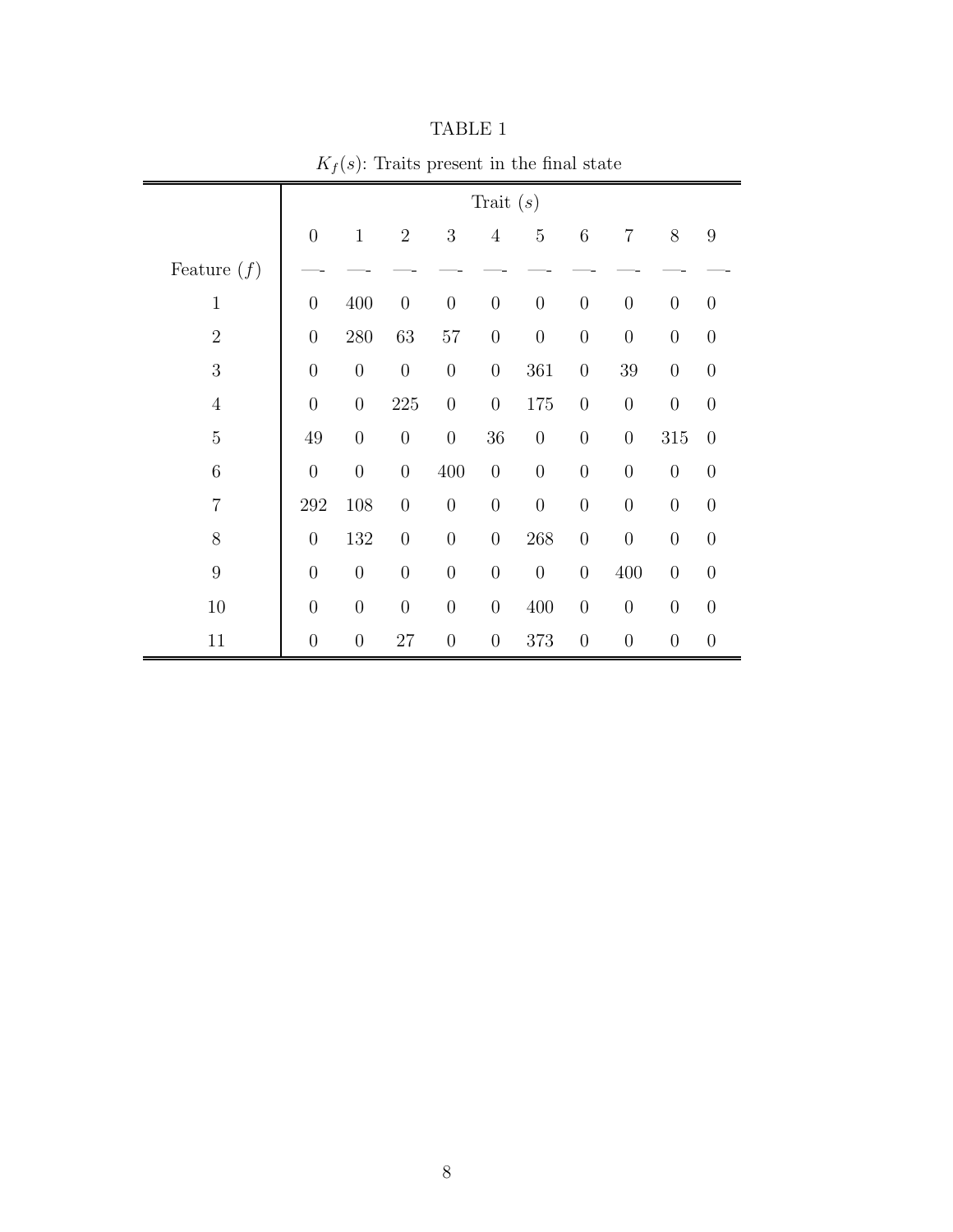| rank             | occurrence | accumulated<br>fraction | <b>VECTOR</b> |    |    |    |    |    |    |    |    |    |    |
|------------------|------------|-------------------------|---------------|----|----|----|----|----|----|----|----|----|----|
| $\mathbf{1}$     | 58         | 0.145                   | (1,           | 1, | 5, | 2, | 8, | 3, | 0, | 5, | 7, | 5, | 5) |
| $\overline{2}$   | 52         | 0.275                   | (1,           | 1, | 5, | 2, | 8, | 3, | 0, | 1, | 7, | 5, | 5) |
| 3                | 28         | 0.345                   | (1,           | 1, | 5, | 5, | 8, | 3, | 0, | 5, | 7, | 5, | 5) |
| $\overline{4}$   | 23         | 0.403                   | (1,           | 1, | 5, | 5, | 8, | 3, | 1, | 5, | 7, | 5, | 5) |
| $\overline{5}$   | 16         | 0.443                   | (1,           | 2, | 5, | 5, | 8, | 3, | 0, | 5, | 7, | 5, | 5) |
| 6                | 14         | 0.478                   | (1,           | 1, | 5, | 5, | 0, | 3, | 1, | 5, | 7, | 5, | 5) |
| $\overline{7}$   | 13         | 0.510                   | (1,           | 1, | 5, | 2, | 8, | 3, | 1, | 5, | 7, | 5, | 5) |
| 8                | 13         | 0.542                   | (1,           | 1, | 5, | 2, | 8, | 3, | 0, | 1, | 7, | 5, | 2) |
| $\boldsymbol{9}$ | 12         | 0.573                   | (1,           | 1, | 5, | 2, | 4, | 3, | 0, | 1, | 7, | 5, | 5) |
| 10               | 11         | 0.600                   | (1,           | 2, | 5, | 5, | 8, | 3, | 1, | 5, | 7, | 5, | 5) |
| 11               | 11         | 0.627                   | (1,           | 3, | 5, | 2, | 8, | 3, | 0, | 1, | 7, | 5, | 5) |
| 12               | 10         | 0.652                   | (1,           | 1, | 7, | 2, | 8, | 3, | 0, | 5, | 7, | 5, | 5) |
| 13               | 9          | 0.675                   | (1,           | 3, | 5, | 2, | 4, | 3, | 0, | 1, | 7, | 5, | 5) |
| 14               | 8          | 0.695                   | (1,           | 2, | 7, | 5, | 8, | 3, | 1, | 5, | 7, | 5, | 5) |
| 15               | 8          | 0.715                   | (1,           | 2, | 7, | 5, | 8, | 3, | 0, | 5, | 7, | 5, | 5) |

TABLE 2

More common vectors in the final state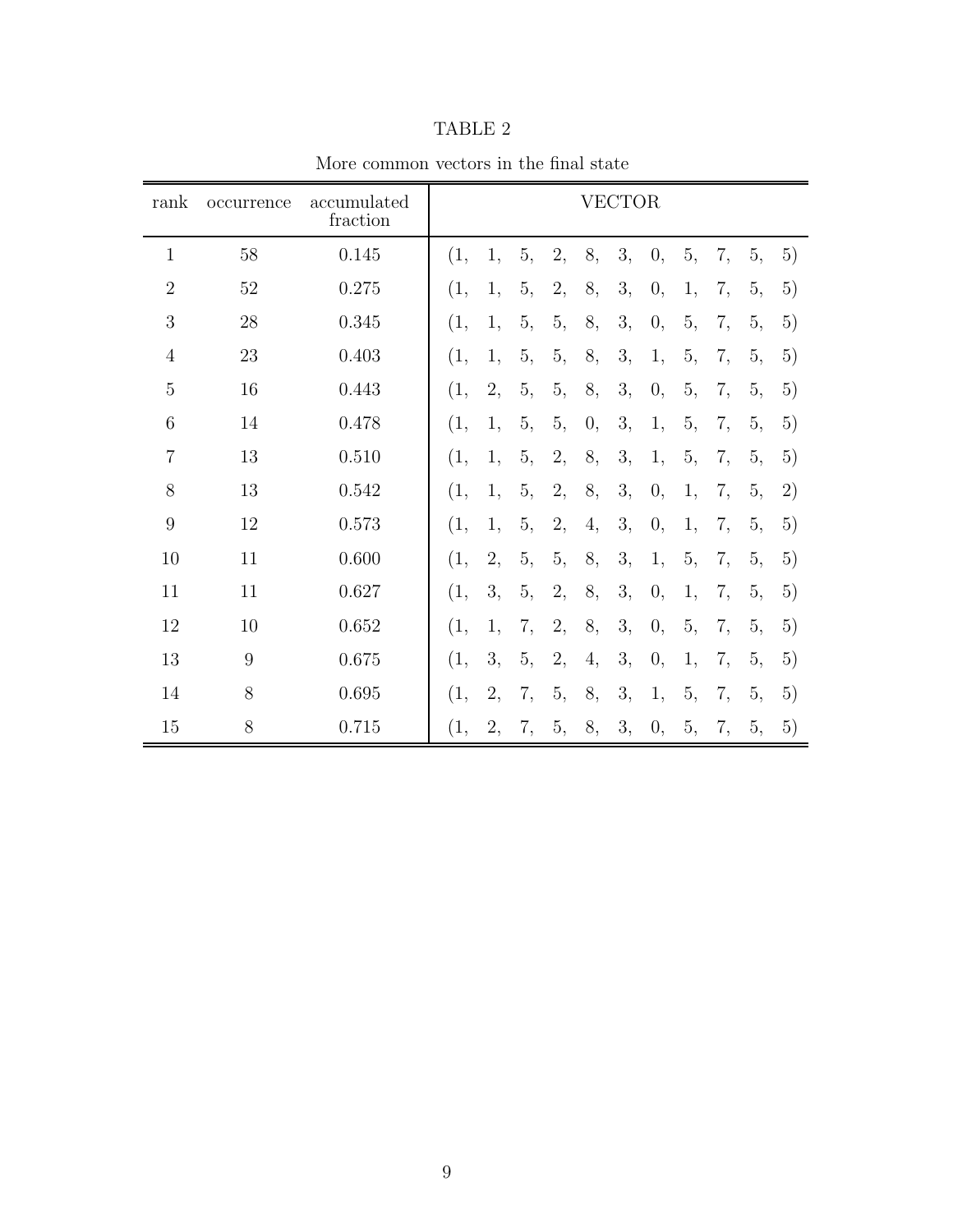

Fig. 1. Spatial pattern corresponding to a final state for a system of size  $N = 20 \times 20$ with parameters  $F = 11$ ,  $F_d = 1$ , and  $q = 10$ . The numbers on each site indicate the rank of the cultural vector of that site. The most common vectors (rank  $R = 1$ ) are plotted as solid circles. Sites whose vectors have ranks  $R = 2, 3, 4$  are plotted as open circles. In order to facilitate the recognition of patterns a line between contiguous sites having identical states are connected by lines.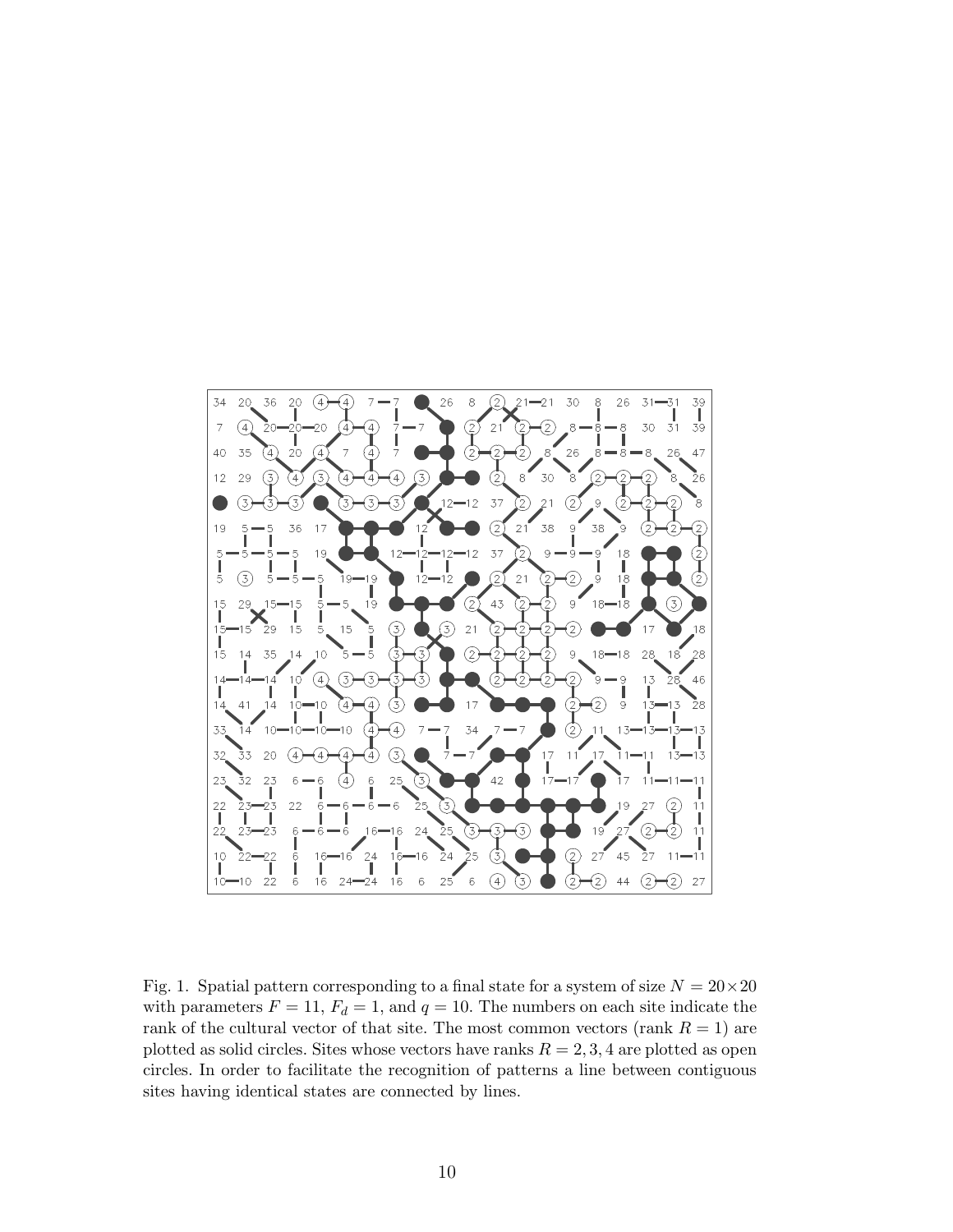

Fig. 2. Evolution for a system of size  $N = 120 \times 120$  with parameters  $F = 11$  and  $q = 10$ , for  $F<sub>d</sub> = 0$  (upper panel) and  $F<sub>d</sub> = 1$  (lower panel). The monotonically decreasing curve on each panel corresponds to the number of surviving traits (left vertical axis) as a function of time. The fluctuating curve on each panel shows the size of the largest cultural group  $N_1$  (right vertical axis) as a function of time. Time is measured as the number of iterations that result in a trait exchange.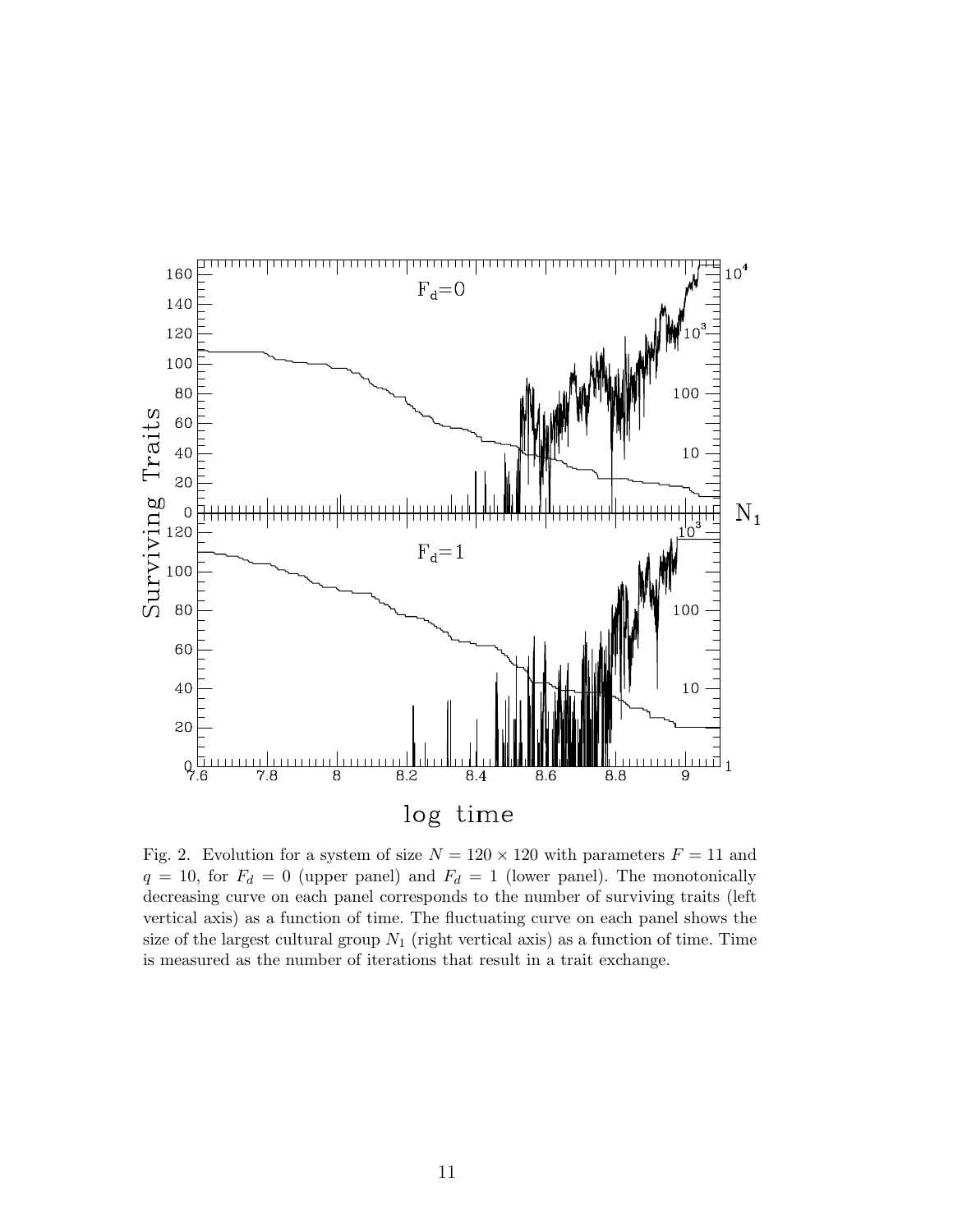

Fig. 3. Average fraction of elements having the most abundant cultural vector,  $\langle C_1 \rangle$ , as a function of q, for several values of  $F_d$  in a system of size  $N = 40 \times 40$  and  $F = 11$ . The label on each curve indicates the value of  $F<sub>d</sub>$ . Error bars corresponding to one standard deviation are shown on each curve.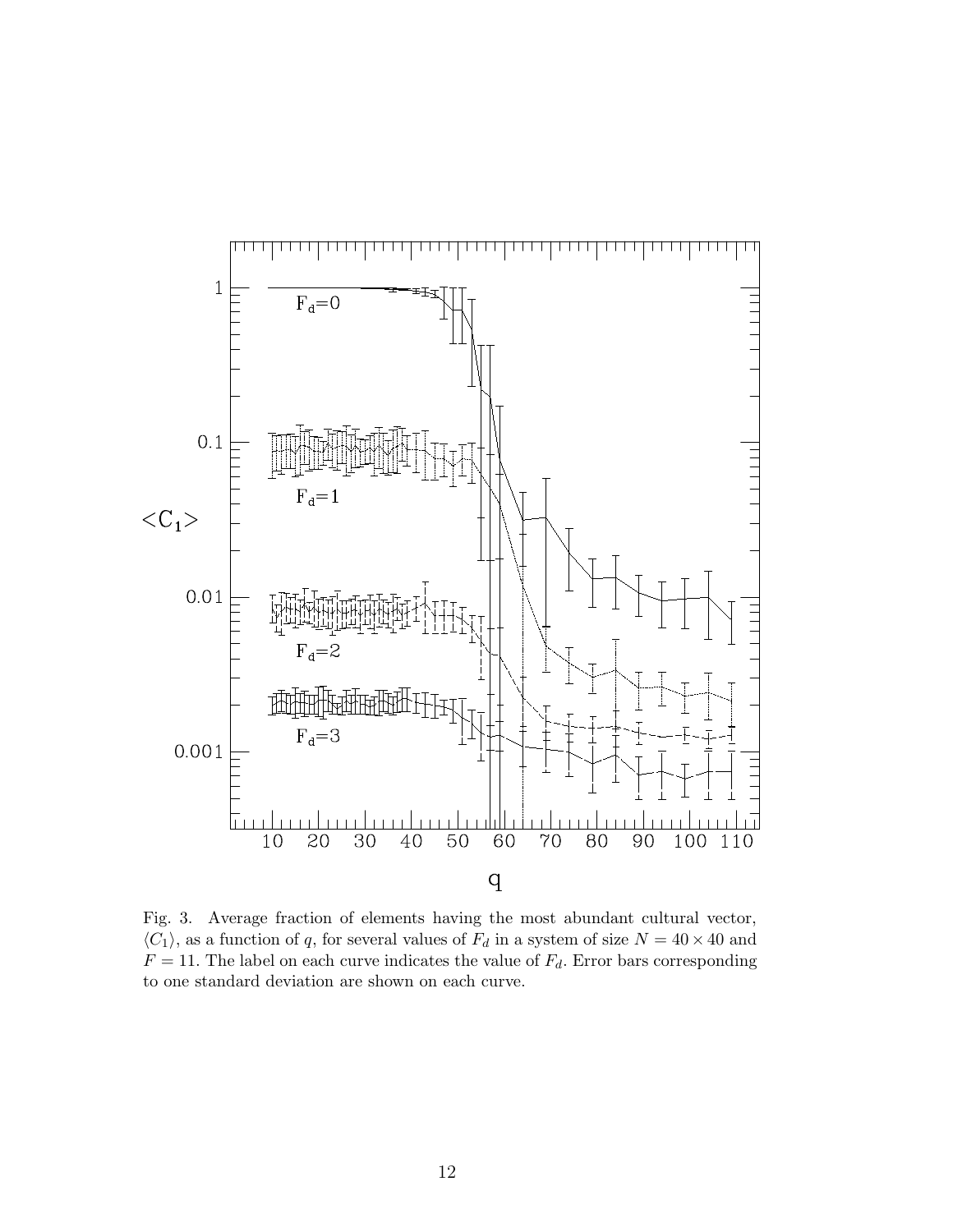

Fig. 4. Average fraction of cultural vectors  $\langle C_R \rangle$  as a function of the rank R, for different system sizes with fixed parameter values  $F_d = 1, F = 11$  and  $q = 10 < q_c$ . Continuous, dashed and dotted lines correspond to  $N = 60 \times 60$ ,  $20 \times 20$  and  $7 \times 7$ , respectively. Error bars corresponding to one standard deviation are shown on several points.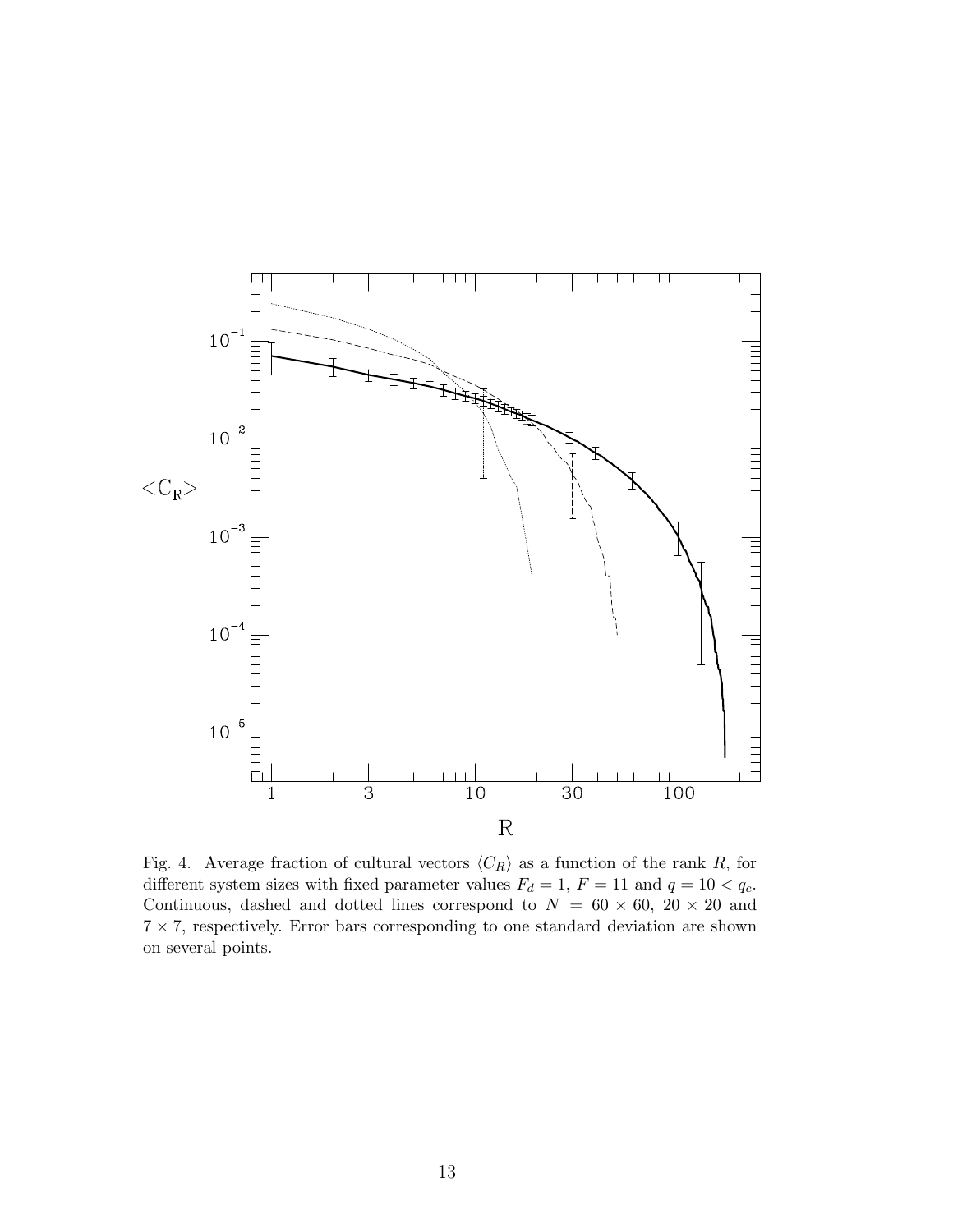

Fig. 5. Average distribution of the cultural affinities  $A(i, j)$  of all pairs of elements in the system, averaged over 10 realizations, for the value of  $F_d$  indicated on each panel. The continuous, the dashed, and the long-dashed lines on each panel correspond to the values of  $q = 10$ ,  $q = 62$ , and  $q = 66$ , respectively. System size is  $N = 80 \times 80$ , and  $F = 11$ .